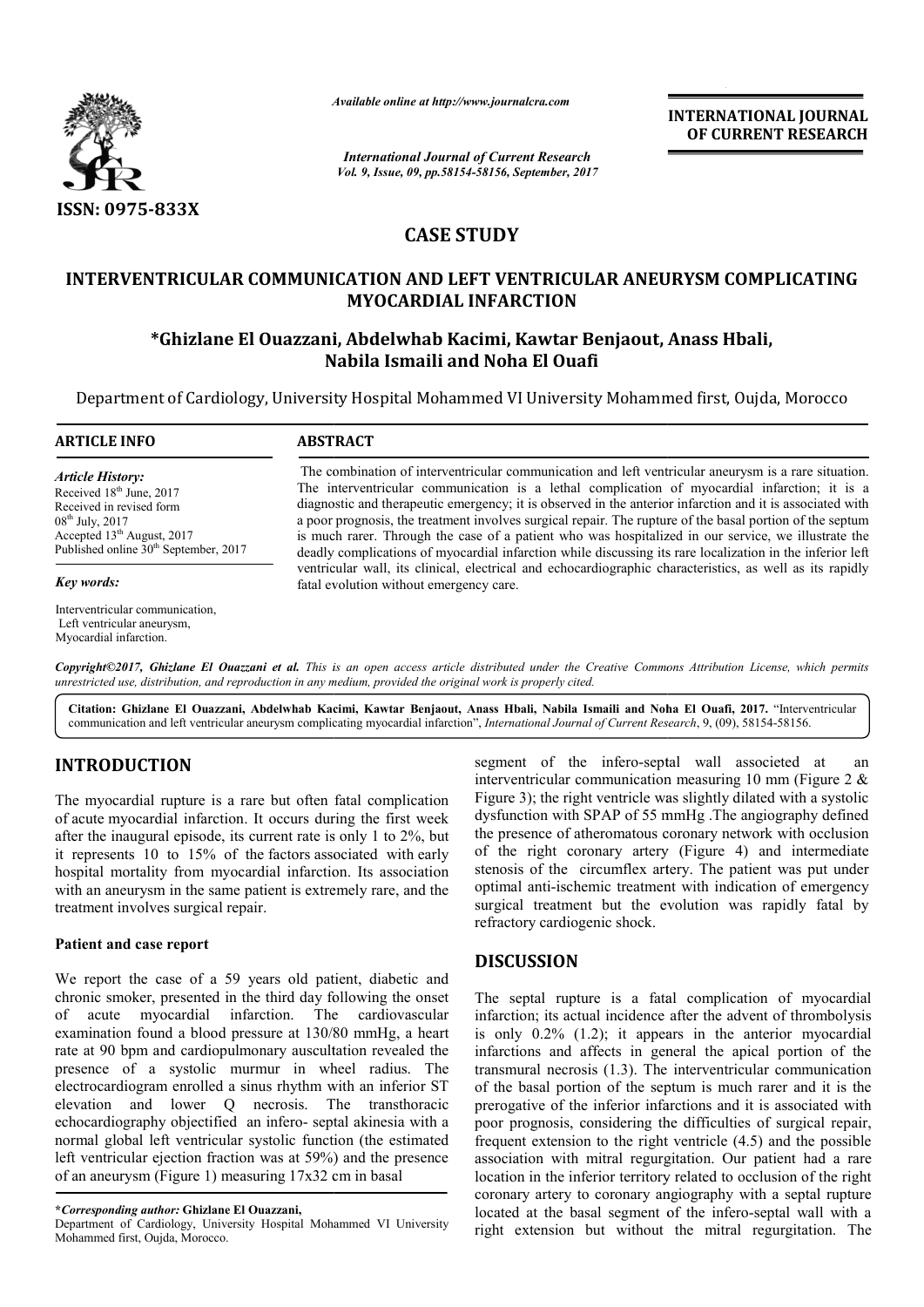clinical presentation was characterized by the appearance of an intense holosystolic murmur, diffuse but maximum at the left sternal edge.







**Figure 2. Echocardiographic aspect of the interventricular communication**



**Figure 3. Appearance of the flow of the interventricular communication at the continuous Doppler**

The transthoracic echocardiography is the gold standard for diagnosis and evaluation of post-infarction interventricular communication with a very high sensitivity and specificity (Lazopoulos *et al*., 2009), it allows the diagnosis certainty, quantifying the significance of the shunt, assesses its

hemodynamic effects and searches for secondary locations (Maurer *et al*., 1987; Helmcke *et al*., 1990). The combination of an interventricular communication and a left ventricular aneurysm found in our patient, is a rare and highly lethal complication requiring urgent surgery (Held *et al*., 1988). The interventricular communication may appear within a few hours to a week after the necrosis, with most between the second and fourth days (Crenshaw *et al*., 2000; Menon *et al*., 2000).



**Figure 4. The occlusion of the right coronary artery at the angiography**

Its treatment involves surgical repair by closing with prosthetic patch which remains challenging with the fragility of infarcted tissue. Two approaches are generally adopted: a deferred repair 6 to 8 weeks after myocardial infarction to perform a repair on stronger scar tissue and this in case of hemodynamic stability and smaller interventricular communication; or an emergency repair because of the patient's hemodynamic instability. According to the recommendations of the American College of Cardiology 'American Heart Association (ACC-AHA Class I recommendation) (Ryan *et al*., 1999), the surgical repair should not be delayed, regardless of the patient's clinical condition. This it was the case of our patient for whom an urgent surgery was indicated despite his hemodynamic stability initially. The first interventions for the repair of aneurism ventricular were described in 1944 by Beck (Beck, 1944), which carried out an external reinforcement of the aneurysm wall by the fascia lata. Despite adequate care, the prognosis of this disease is grim; with an estimated mortality of 30%.The two main factors of the septal rupture are the importance of global systolic dysfunction secondary to myocardial infarction, and the extent of septal defect whose main event is the hemodynamic instability. Our patient could not benefit from urgent care and died of cardiogenic shock during the first week following the myocardial infarction.

## **Conclusion**

The combination of the interventricular communication and the left ventricular aneurism is a rare but lethal complication of myocardial infarction, these serious functional sequelae can be avoided through early myocardial salvage. Rapid diagnosis and